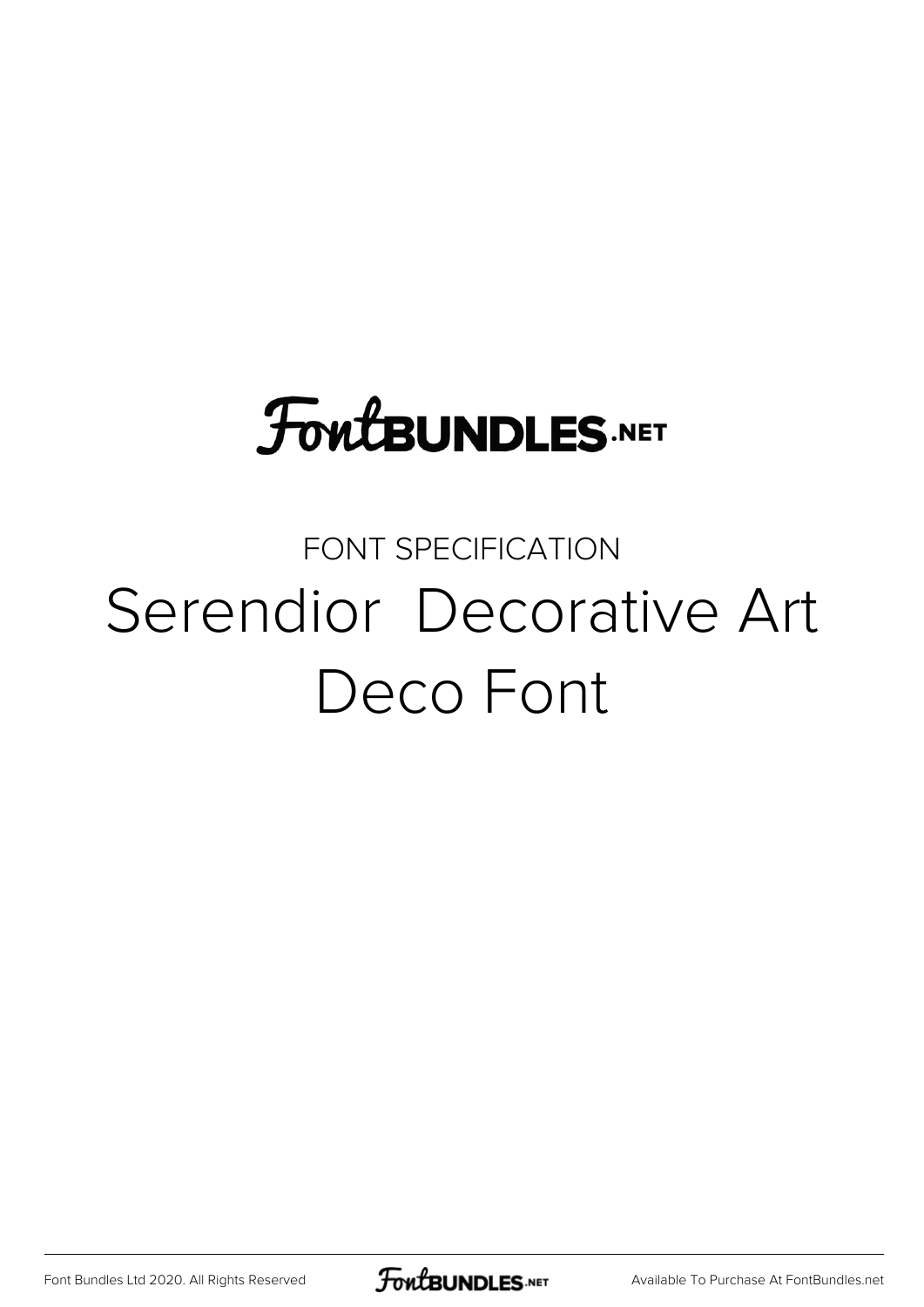#### Serendior Block - Regular

**Uppercase Characters** 

### ABCDEFCHIJKLMNO **DORSTUUWXYZ**

Lowercase Characters

### ABCDEFCHIJKLMNO **PORSTUUWXYZ**

Numbers

### 0123456789

Punctuation and Symbols

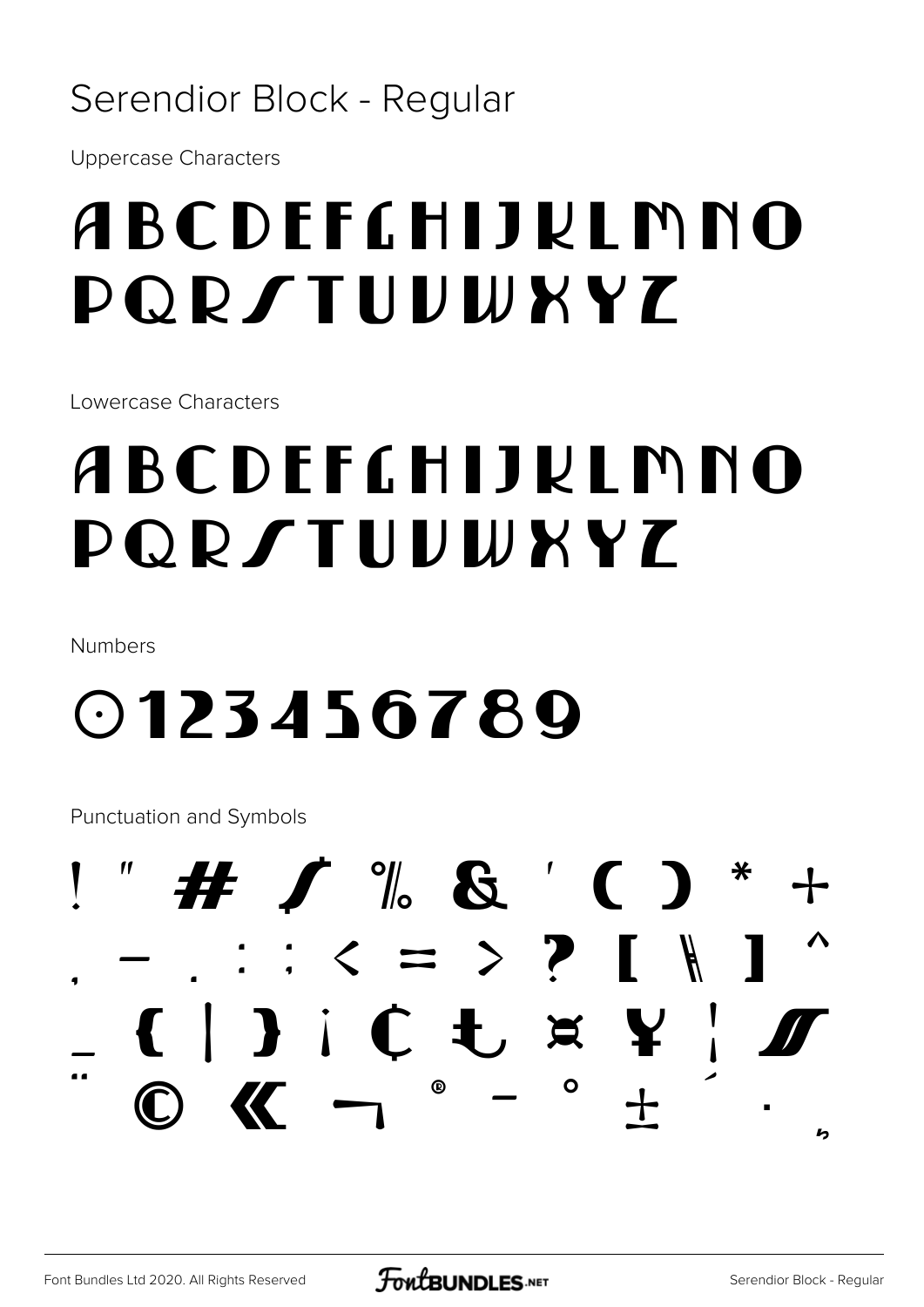

All Other Glyphs

## À Á Â Ã Ä Å Æ Ç È É Ê Ë Ì Í Î Ï Ð Ñ Ò Ó Ô Õ Ö × Ù Ú Û  $\ddot{\mathbf{U}}$   $\dot{\mathbf{Y}}$   $\dot{\mathbf{D}}$   $\dot{\mathbf{A}}$   $\dot{\mathbf{A}}$   $\dot{\mathbf{A}}$   $\ddot{\mathbf{A}}$   $\ddot{\mathbf{A}}$   $\ddot{\mathbf{A}}$   $\ddot{\mathbf{A}}$ æ ç è é ê ë ì í î

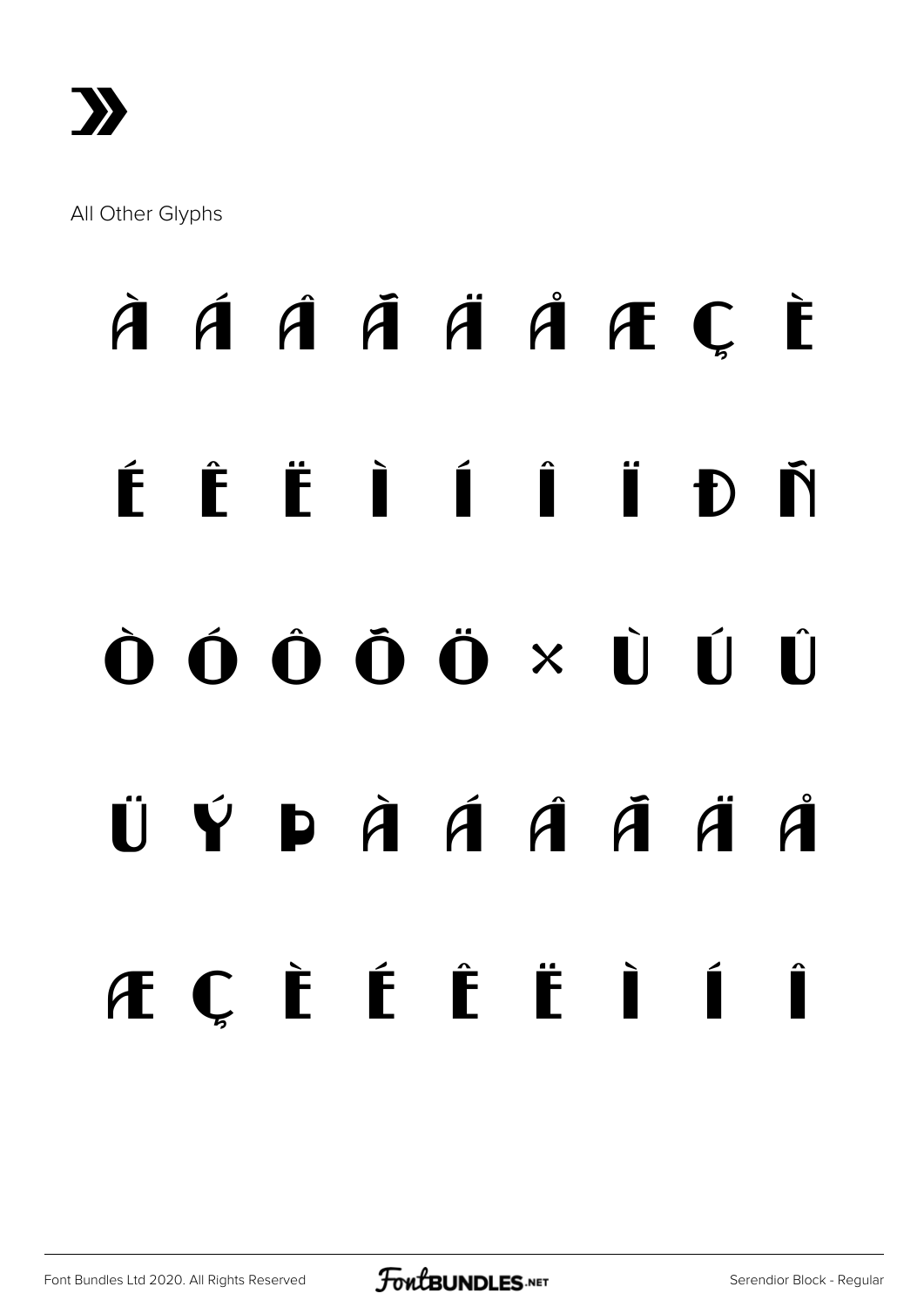### $\ddot{\mathbf{I}}$   $\dot{\mathbf{N}}$   $\dot{\mathbf{O}}$   $\dot{\mathbf{O}}$   $\dot{\mathbf{O}}$   $\dot{\mathbf{O}}$   $\dot{\mathbf{O}}$   $\dot{\mathbf{O}}$   $\dot{\mathbf{O}}$   $\dot{\mathbf{O}}$   $\dot{\mathbf{O}}$ ÚŨÜÝŸŒŒŴŴ  $\circ$ ŶŶŸ  $\epsilon$

 $\circ$ 

### Ù Ù Ú Ú W Ü Ü Y Y

66



 $\bullet$ 

11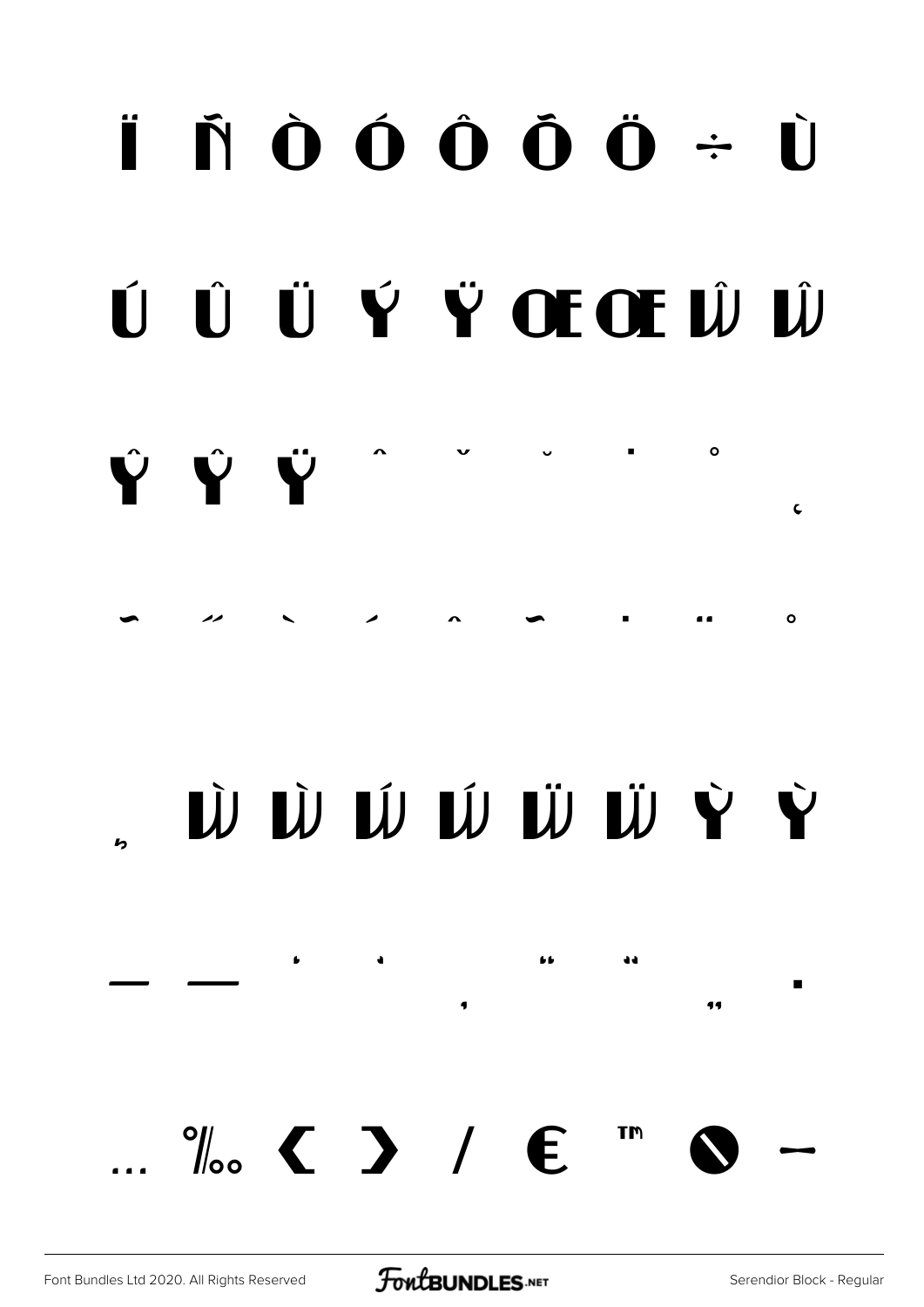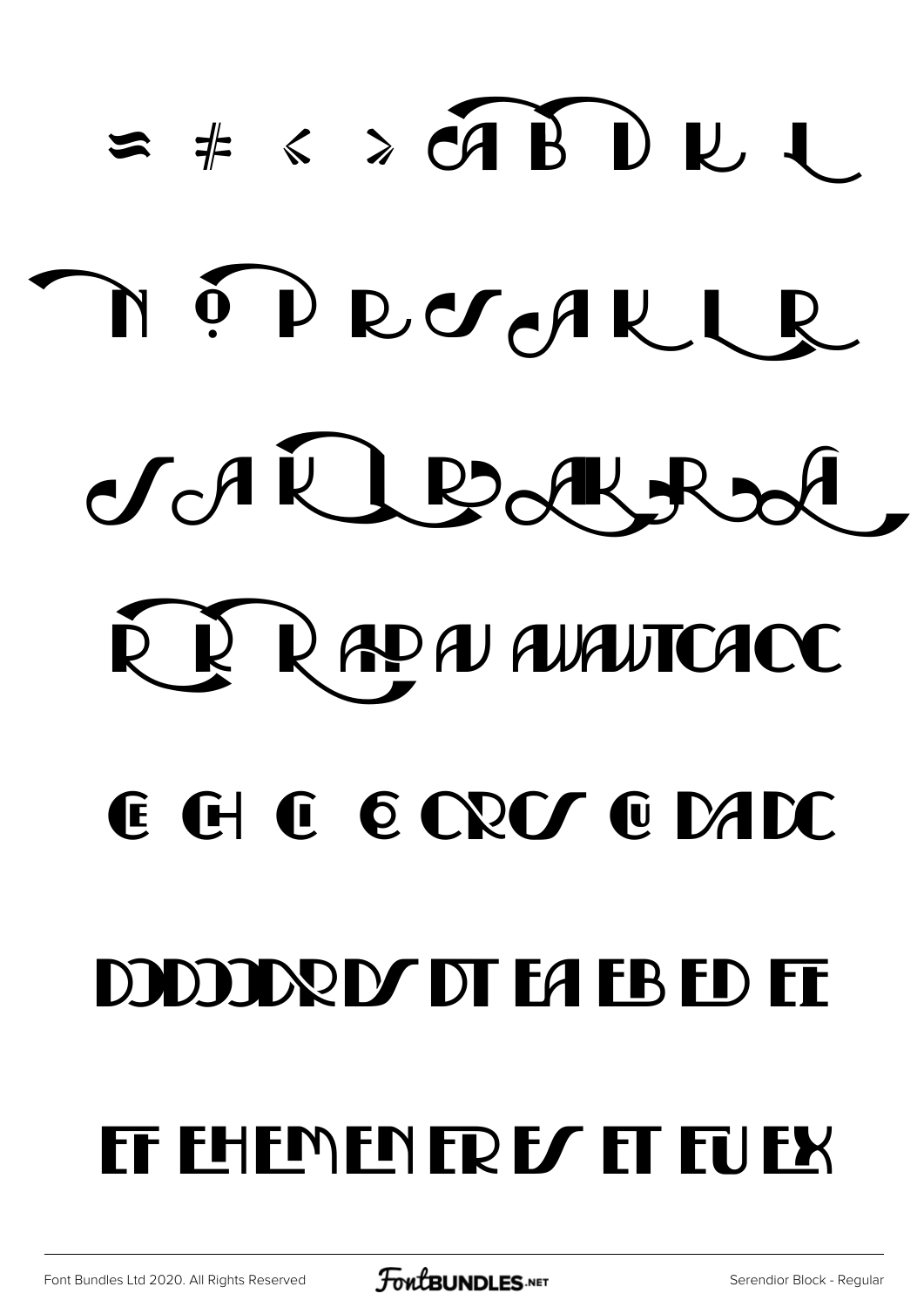# $\bf{FB}$  FD FE FF FR FT HE HFH  $\bm{f}$ HIDMMPRL ID JUJU JA JE RAKARIO NE KH **KIKKIRINING KATIB** DEFIHILIMNI LE LU CC CO PARISPO DE RH BJRKRINRINRA RJ VU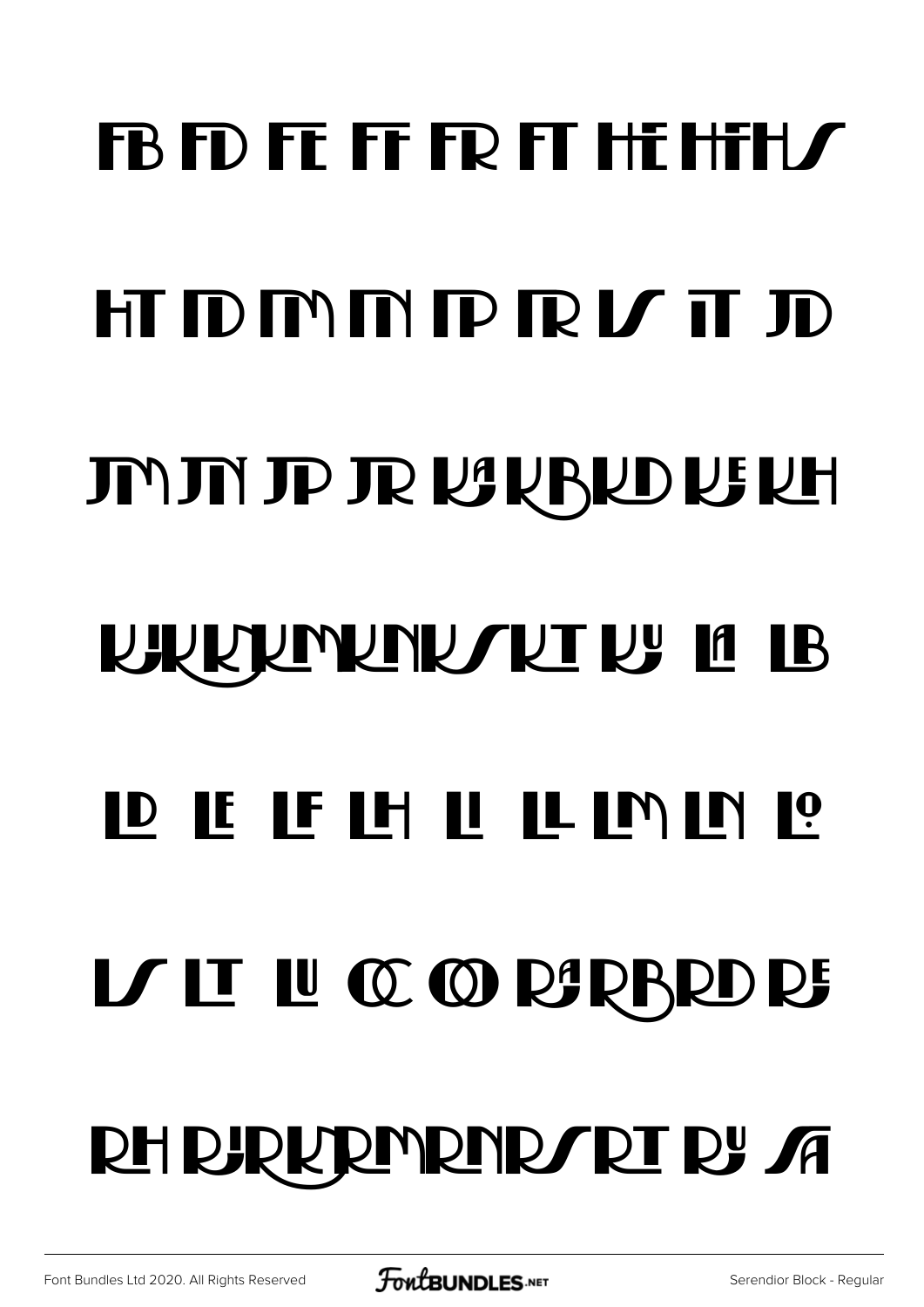### ЛОЛЕ Л ГОГРЛОГ Л ГИ

### TA TE THIHETI TE TO TRTR<sup>A</sup>

### TRETRETT TUTUTY LE

## **UJ UT LA LT LIALIT G CRI**

## **EA ER FR FIT RS LA 4BRS TE THTTE TT TT TT LA LOTT FILL**

[Font Bundles Ltd 2020. All Rights Reserved](https://fontbundles.net/) **FoutBUNDLES.NET** [Serendior Block - Regular](https://fontbundles.net/)

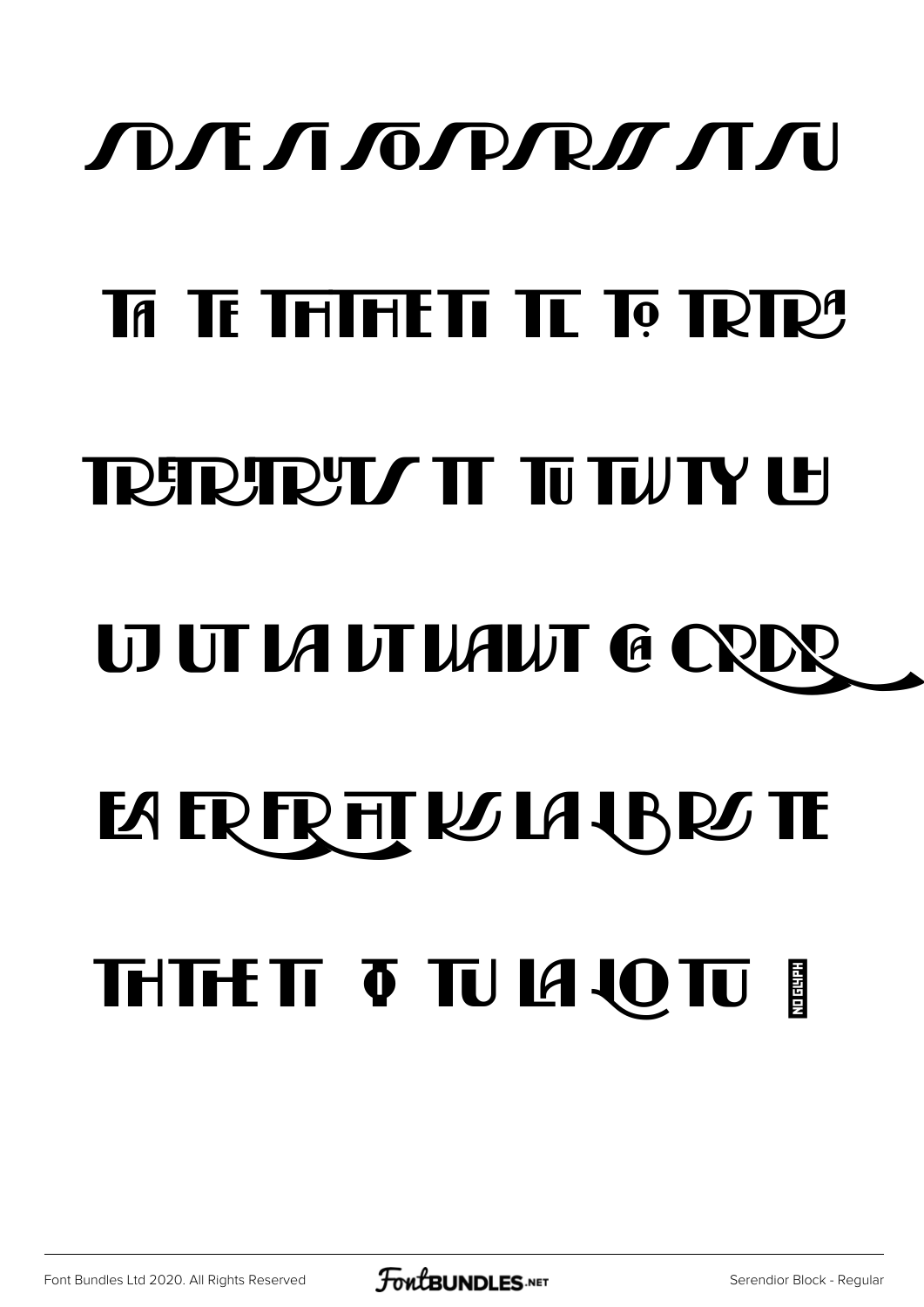#### Serendior - Regular

**Uppercase Characters** 

### ABCDEFGHIJNIMMO  $P$  Q R  $\mathcal I$  T U U W X Y  $\mathcal I$

Lowercase Characters

### ABCDEFGHIJKLMNO  $\mathbb{P} \mathbb{O} \mathbb{P} \mathbb{Z} \mathbb{T} \mathbb{U} \mathbb{U} \mathbb{W} \mathbb{W} \mathbb{Y} \mathbb{Z}$

Numbers

### $OIPZJHS678Q$

Punctuation and Symbols

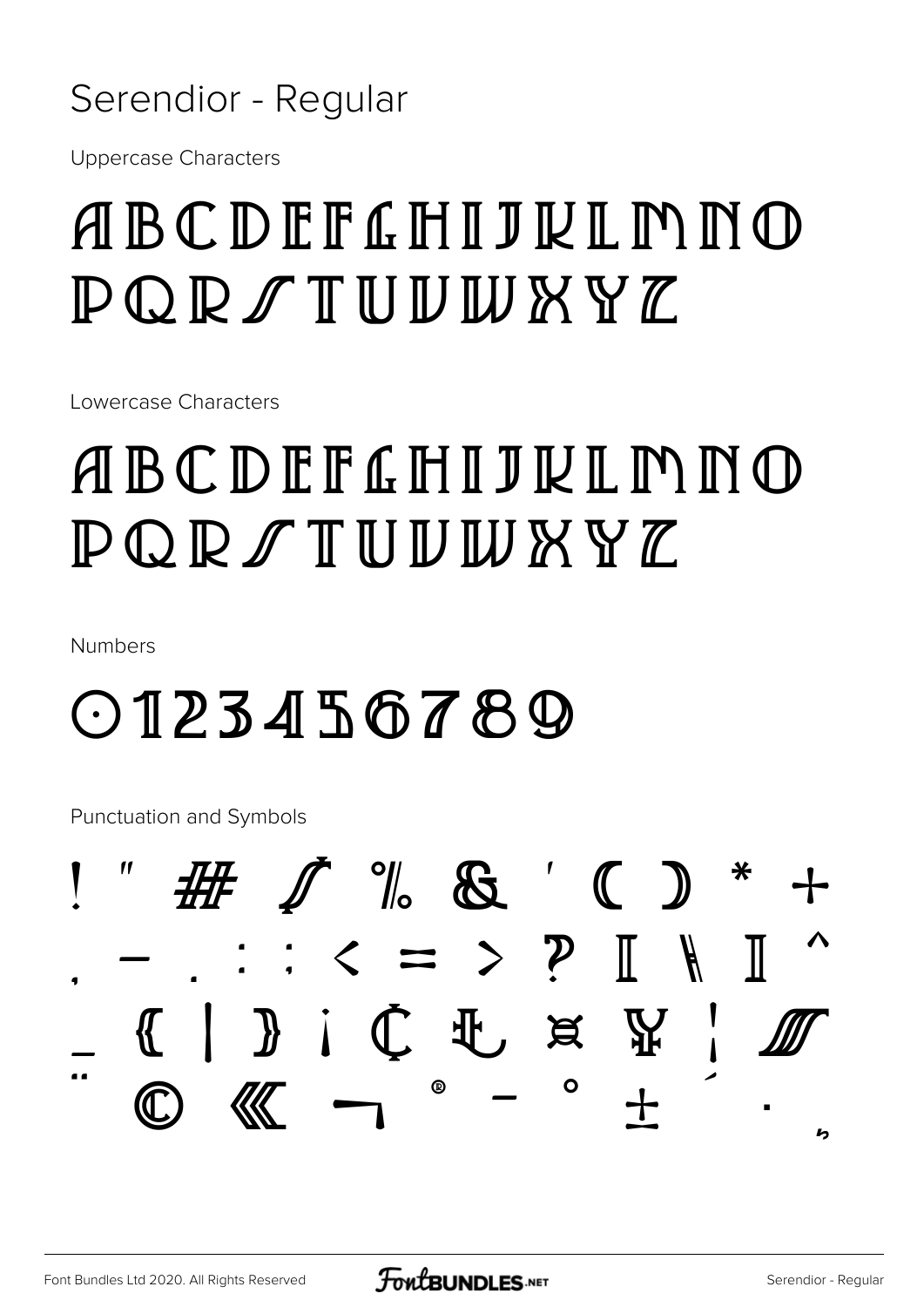»

All Other Glyphs

## À Á Â Ã Ä Å Æ Ç È É Ê Ë Ì Í Î Ï Ð Ñ Ò Ó Ô Õ Ö × Ù Ú Û ti Ý Þ à á á á ă ä á æ ç è é ê ë ì í î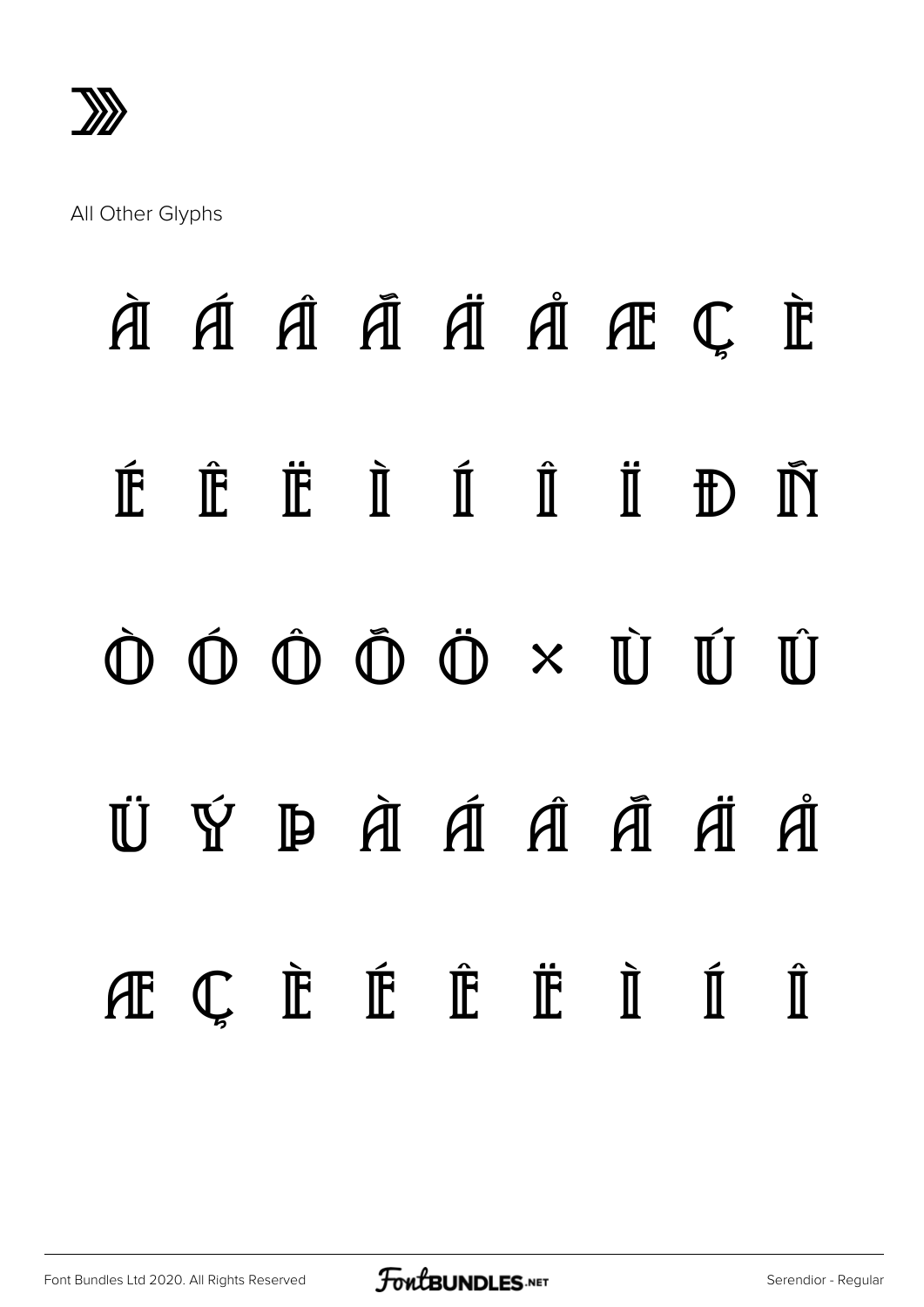### $\begin{array}{ccccccccccccccccc} \parallel & \mathbb{M} & \mathbb{O} & \mathbb{O} & \mathbb{O} & \mathbb{O} & \mathbb{O} & \mathbb{O} & \mathbb{O} & \rightarrow & \mathbb{O} \end{array}$ Ú Ú Ú Ý Ý OF OF IÛ IÛ  $\circ$ ŸΫ́ΨŶ  $\zeta$  $\circ$ W W W W W W Y Y 66 44  $\%$   $\left\langle \right.$   $\right\rangle$  /  $\left. \right.$   $\left. \right\langle \right.$ ΤM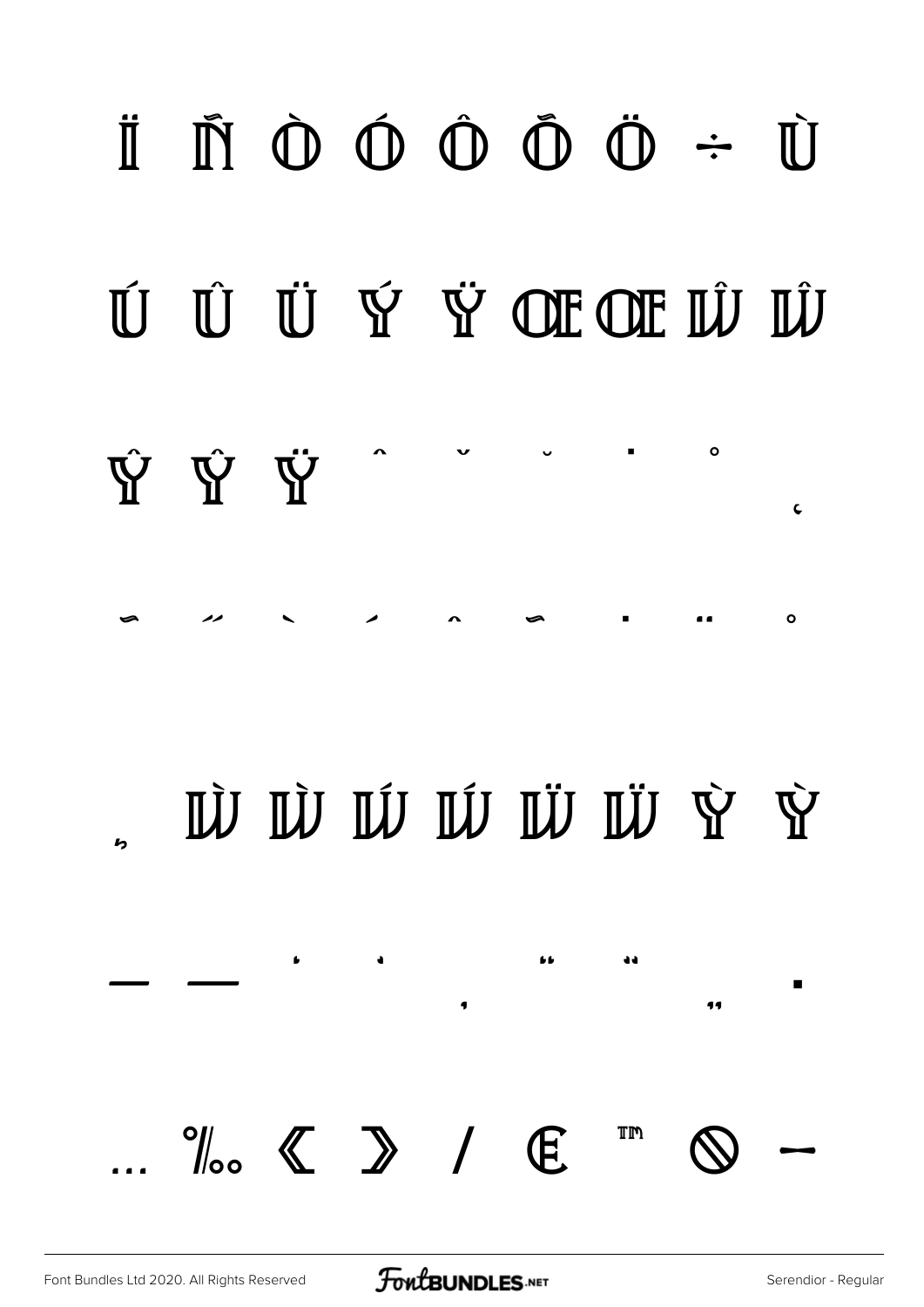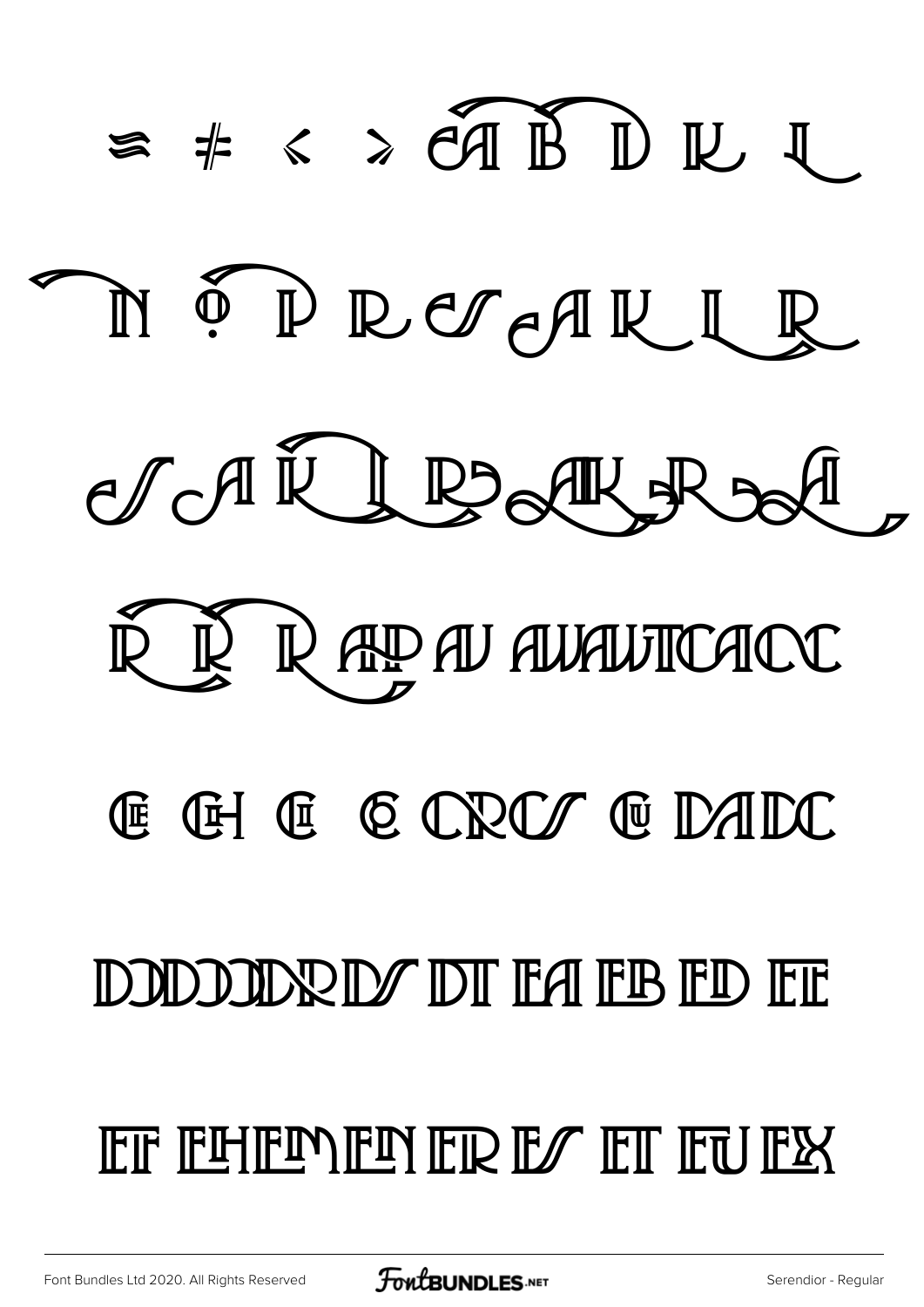# FIB FID FIE FIF FIR FIT THE THEIH  $\mathscr T$ HT ID IM IM IP IR IZ IT JD JN JN JP JR KURKD KUH **NAYKRIMUNIVAKI IN IU IB** ΠΟ ΠΕ ΠΕ ΠΕ ΠΗ ΠΙ ΠΕ ΠΙΝ ΠΟ ΠΟ LA II II CO CO RARRID RA **RH RERKRIMRIND/RI RE M**